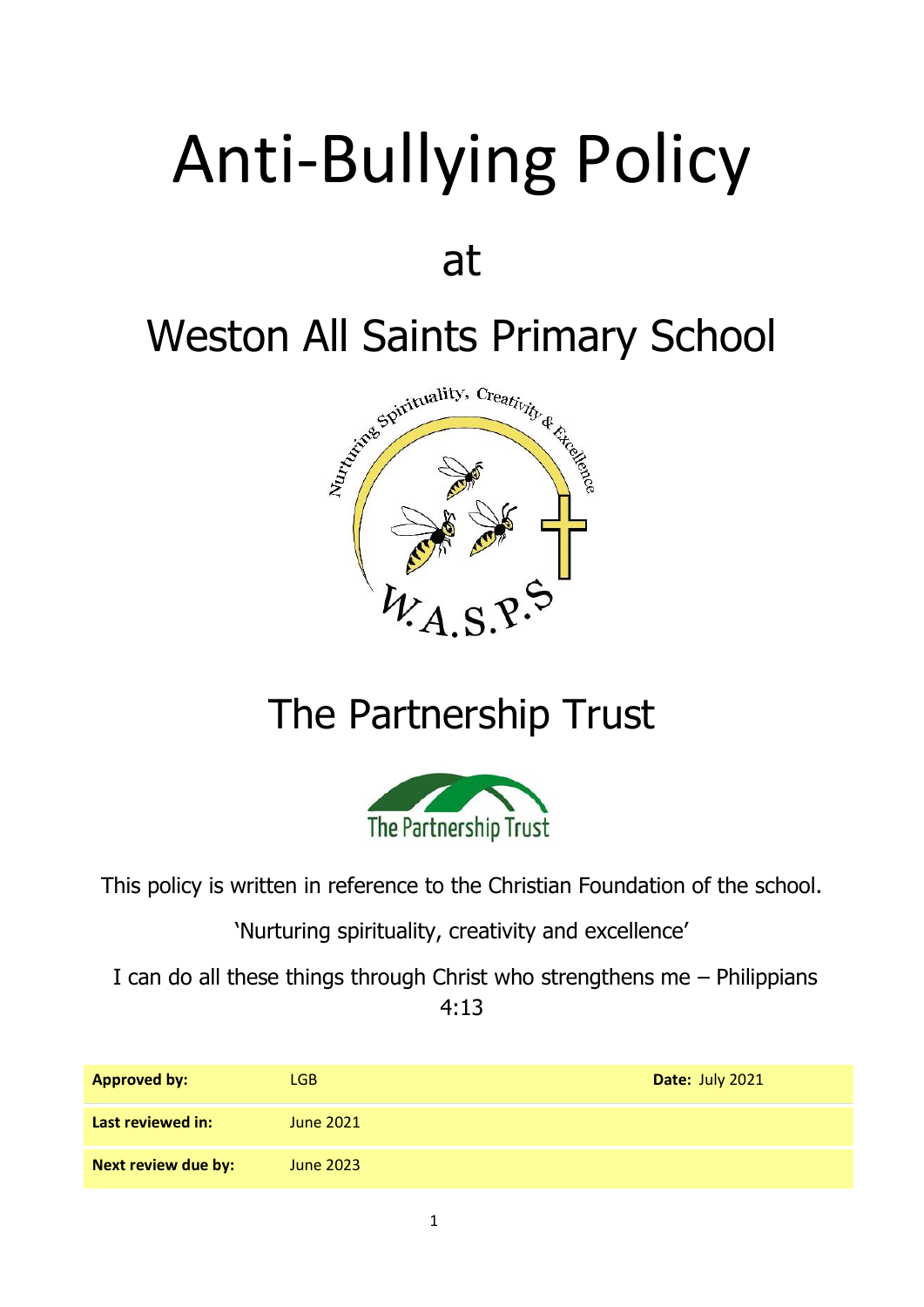#### **Introduction**

#### **Statement of intent**

Weston All Saints C of E Primary School believes that all pupils are entitled to learn in a safe and supportive environment; this means being free from all forms of bullying behaviour. This policy outlines how instances of bullying are dealt with, including the procedures to prevent occurrences of bullying.

These strategies, such as learning about tolerance and difference as part of the school's curriculum, aim to promote an inclusive, tolerant and supportive ethos at the school.

The Education and Inspections Act 2006 outlines several legal obligations regarding the school's response to bullying. Under section 89, schools must have measures in place to encourage good behaviour and prevent all forms of bullying amongst pupils. These measures are part of the school's Policy for Behaviour, which is communicated to all pupils, school staff and parents.

All staff, parents and pupils work together to prevent and reduce any instances of bullying at the school. There is a zero-tolerance policy for bullying at the school.

#### **Main Body of the Policy**

#### **1. Legal Framework**

This policy has due regard to all relevant legislation including, but not limited to, the following:

- Education and Inspections Act 2006
- Equality Act 2010
- Protection from Harassment Act 1997
- Malicious Communications Act 1988
- Public Order Act 1986
- Communications Act 2003
- Human Rights Act 1998
- Crime and Disorder Act 1998
- Education Act 2011

This policy has been written in accordance with guidance, including, but not limited to:

- DfE (2017) 'Preventing and tackling bullying'
- DfE (2018) 'Sexual violence and sexual harassment between children in schools and colleges'
- DfE (2018) 'Mental health and well-being provision in schools'

This policy operates in conjunction with the following school policies:

- Behaviour Policy
- Equality
- Child Protection & Safeguarding Policy
- Social Media Policy
- Online Safety Policy
- Children with Health Needs who Cannot Attend School Policy
- Mental Health and Well-Being Policy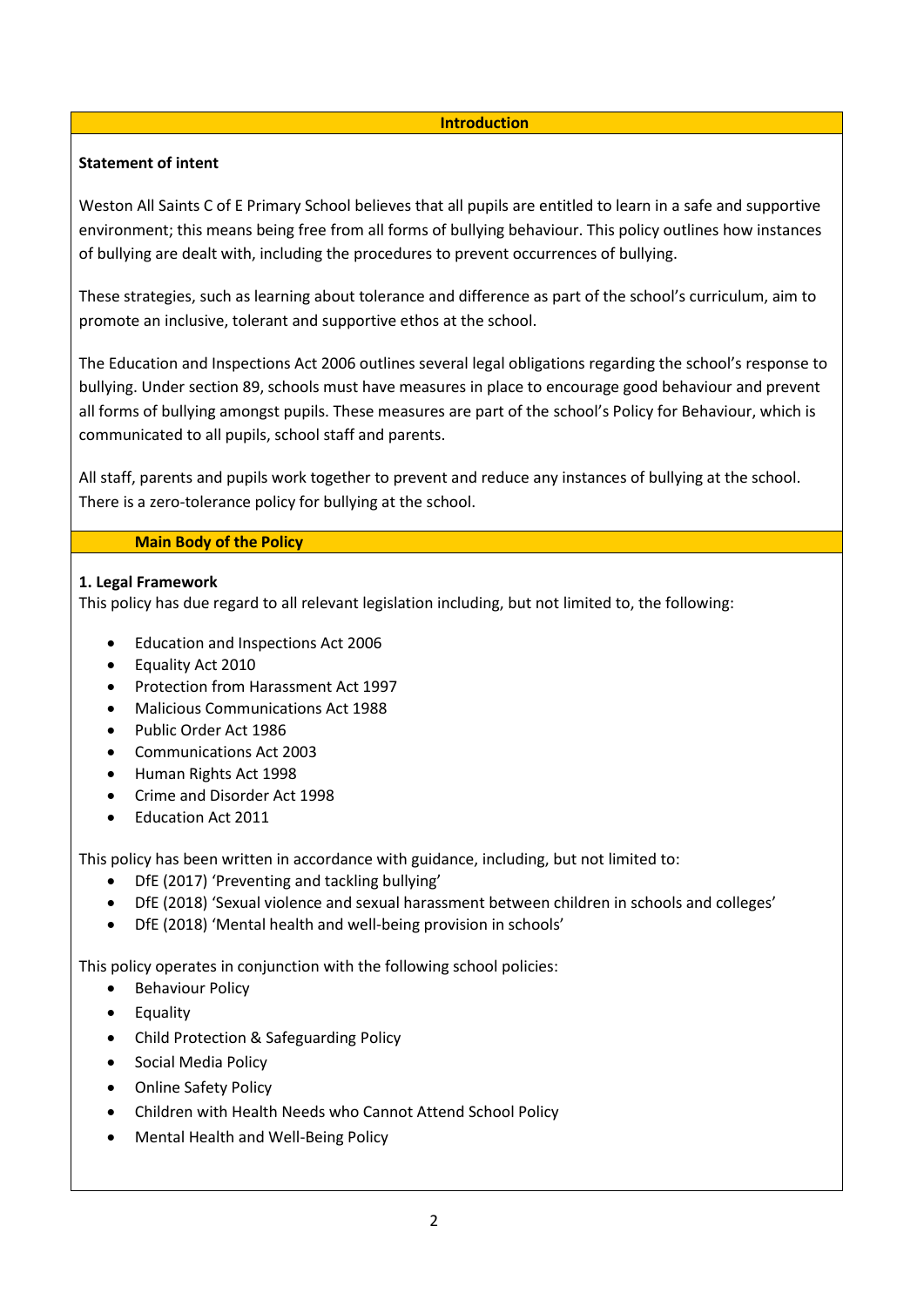#### **2. Definition**

For the purpose of this policy, "bullying" is defined as persistent behaviour by an individual or group with the intention of verbally, physically, or emotionally harming another person or group.

Bullying is generally characterised by:

- Repetition: Incidents are not one-offs; they are frequent and happen over a period of time
- Intent: The perpetrator(s) means to cause verbal, physical or emotional harm; it is not accidental
- Targeting: Bullying is generally targeted at a specific individual or group
- Power imbalance: Whether real or perceived, bullying is generally based on unequal power relations

Vulnerable pupils are more likely to be the target of bullying due to the attitudes and behaviours some young people have towards those who are different from themselves. Vulnerable pupils may include, but are not limited to:

- pupils with SEND
- pupils who are adopted
- pupils suffering from a health problem
- pupils with caring responsibilities
- pupils who are perceived to be different in any way

#### **3. Types of bullying**

Many kinds of behaviour can be considered bullying and can be related to almost anything.

Teasing another pupil because of their appearance, religion, ethnicity, gender, sexual-orientation, home life, culture, disability, or SEND are some of the types of bullying that can occur.

Bullying is acted out through the following mediums:

- verbally
- physically
- emotionally
- on-line (Cyber)

**Racist bullying**: Bullying another person based on their ethnic background, religion or skin colour. Racist bullying is a criminal offence under the Crime and Disorder Act 1998 and Public Order Act 1986.

**Homophobic bullying**: Bullying another person because of their actual or perceived sexual orientation.

**Transphobic bullying**: Bullying based on another person's gender 'variance' or for not conforming to dominant gender roles.

**Sexist bullying**: Bullying based on sexist attitudes expressed in a way to demean, intimidate or harm another person because of their sex or gender. Sexist bullying may sometimes be characterised by inappropriate sexual behaviours.

**Sexual bullying**: Bullying behaviour that has a physical, psychological, verbal or non-verbal sexual dimension/dynamic that subordinates, humiliates or intimidates another person. This is commonly underpinned by sexist attitudes or gender stereotypes.

**Prejudicial bullying**: Bullying based on prejudices directed towards specific characteristics, e.g. SEND or mental health issues.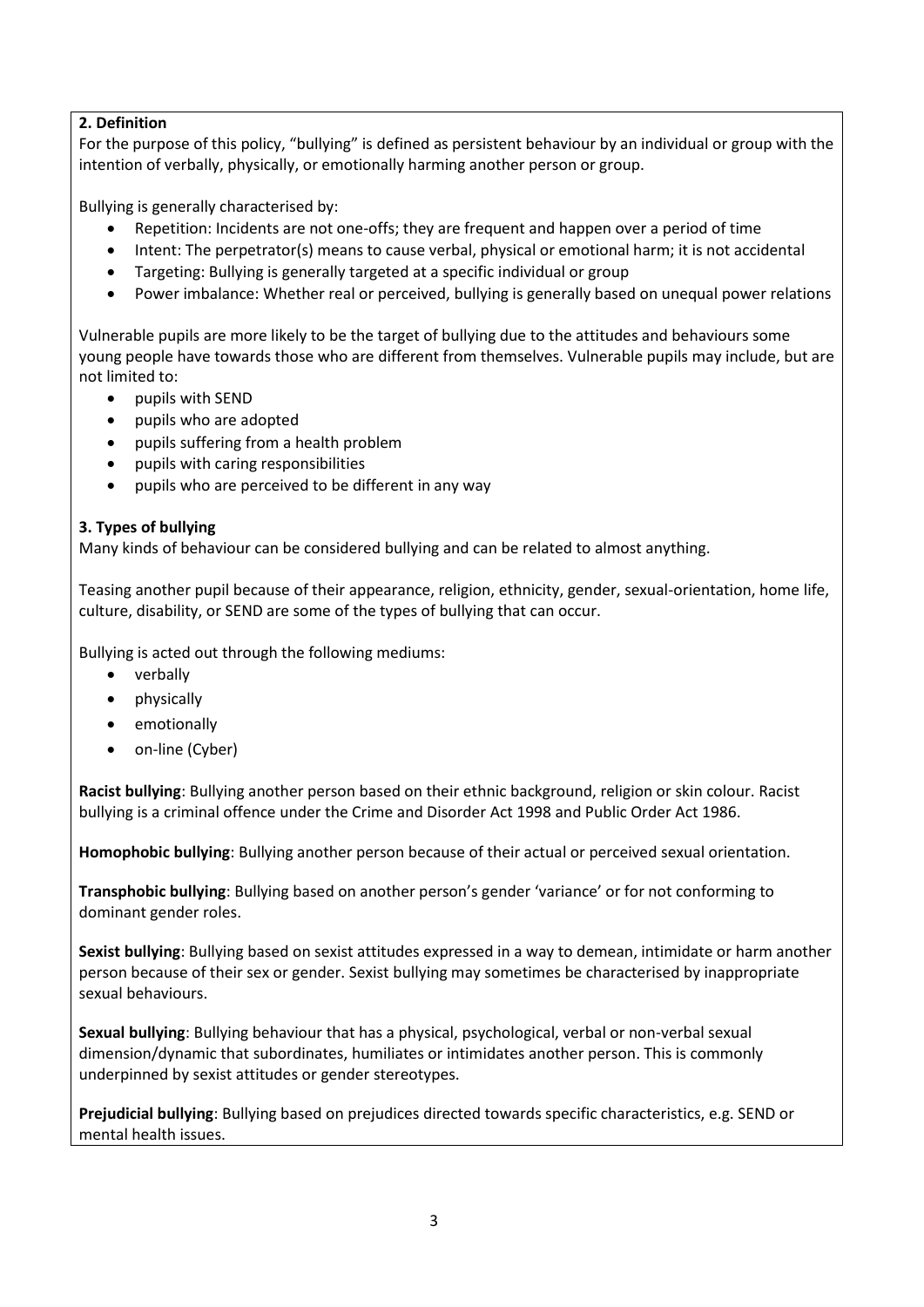**Relational bullying**: Bullying that primarily constitutes of excluding, isolating and ostracising someone – usually through verbal and emotional bullying.

#### **4. Roles and responsibilities**

The LGB is responsible for:

- evaluating and reviewing this policy to ensure that it is not discriminatory
- The overall implementation of this policy
- ensuring that the school adopts a tolerant and open-minded policy towards difference
- ensuring the school is inclusive
- analysing any bullying data to establish patterns and reviewing this policy in light of these

The Headteacher is responsible for:

- reviewing and amending this policy, accounting for new legislation and government guidance, and using staff experience of dealing with bullying incidents in previous years to improve procedures
- keeping a Bullying Report Form of all reported incidents, including which type of bullying has occurred, to allow for proper analysis of the data collected
- analysing the data in the bullying record at termly intervals to identify trends, so that appropriate measures to tackle them can be implemented
- arranging appropriate training for staff members
- corresponding and meeting with parents where necessary
- providing a point of contact for pupils and parents, when bullying incidents occur

Teachers are responsible for:

- being alert to social dynamics in their class
- being available for pupils who wish to report bullying
- providing follow-up support after an incident of bullying
- being alert to possible bullying situations, particularly exclusion from friendship groups, and informing the Headteacher of such observations
- refraining from gender stereotyping when dealing with bullying
- understanding the composition of pupil groups, showing sensitivity to those who have been the victims of bullying
- reporting any instances of bullying once they have been approached by a pupil for support

The SENCO or Inclusion Lead is responsible for:

- offering emotional support to victims of bullying
- alerting the Headteacher regarding any incidents of bullying
- supporting the perpetrator of the bullying to change their behaviour

Parents are responsible for:

- informing their child's teacher if they have any concerns that their child is the victim of bullying or involved in bullying in anyway
- being watchful of their child's behaviour, attitude and characteristics and informing the relevant staff members of any changes

Pupils are responsible for:

- informing a member of staff if they witness bullying or are a victim of bullying
- not making counter-threats if they are victims of bullying
- walking away from dangerous situations and avoiding involving other pupils in incidents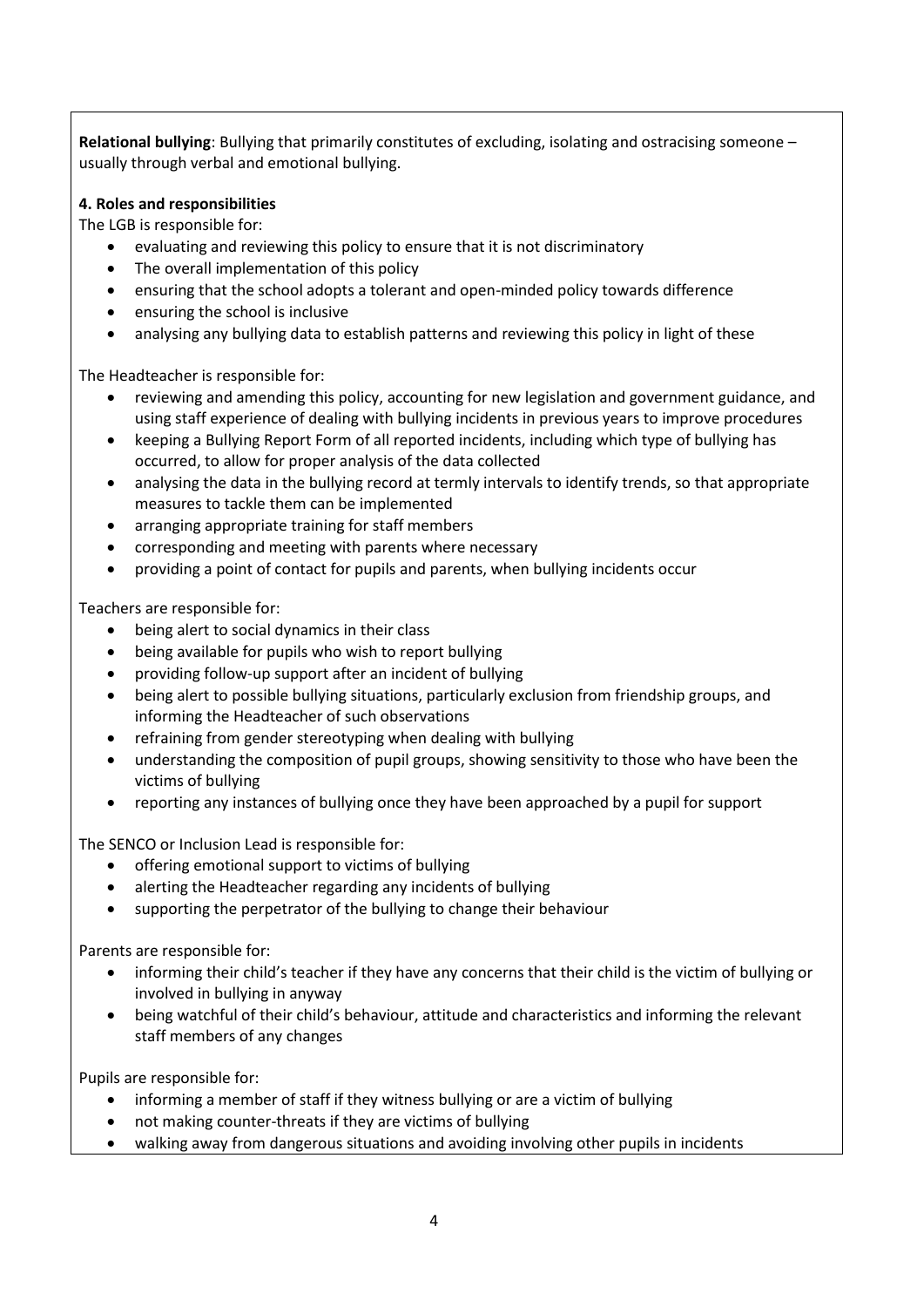• keeping evidence of cyber bullying and informing a member of staff should they fall victim to cyber bullying

#### **5. Statutory implications**

The school understands that, under the Equality Act 2010, it has a responsibility to:

- eliminate unlawful discrimination, harassment, victimisation and any other conduct prohibited by the act
- advance equality of opportunity between people who share a protected characteristic and people who do not share it
- foster good relations between people who share a protected characteristic and people who do not share it

The school understands that, under the Human Rights Act (HRA) 1998, it could have charges brought against it if it allows the rights of children and young people at the school to be breached by failing to take bullying seriously.

The Headteacher will ensure that this policy complies with the HRA; the Headteacher understands that they cannot do this without fully involving their teaching staff.

Although bullying itself is not a criminal offence, some types of harassment, threatening behaviour and/or communications may be considered criminal offences:

- under the Malicious Communications Act 1988, it is an offence for a person to electronically communicate with another person with the intent to cause distress or anxiety, or in a way which conveys a message which is indecent or grossly offensive, a threat, or contains information which is false and known or believed to be false by the sender
- the Protection from Harassment Act 1997 makes it an offence to knowingly pursue any course of conduct amounting to harassment
- section 127 of the Communications Act 2003 makes it an offence to send, by means of a public electronic communications network, a message, or other matter, that is grossly offensive or of an indecent, obscene or menacing character. It is unlawful to disseminate defamatory information through any media, including internet sites
- other forms of bullying which are illegal and should be reported to the police include: violence or assault, theft, repeated harassment or intimidation and hate crimes

### **6. Prevention**

The school clearly communicates a whole-school commitment to addressing bullying in the form of a written statement which is regularly promoted across the whole school.

All reported or suspected instances of bullying will be investigated by a member of staff.

Staff will encourage pupil cooperation and the development of interpersonal skills using group and pair work.

All types of bullying will be discussed as part of the curriculum.

Diversity, difference and respect for others will be promoted and celebrated through various lessons.

Classrooms will be organised and altered in a way that prevents instances of bullying.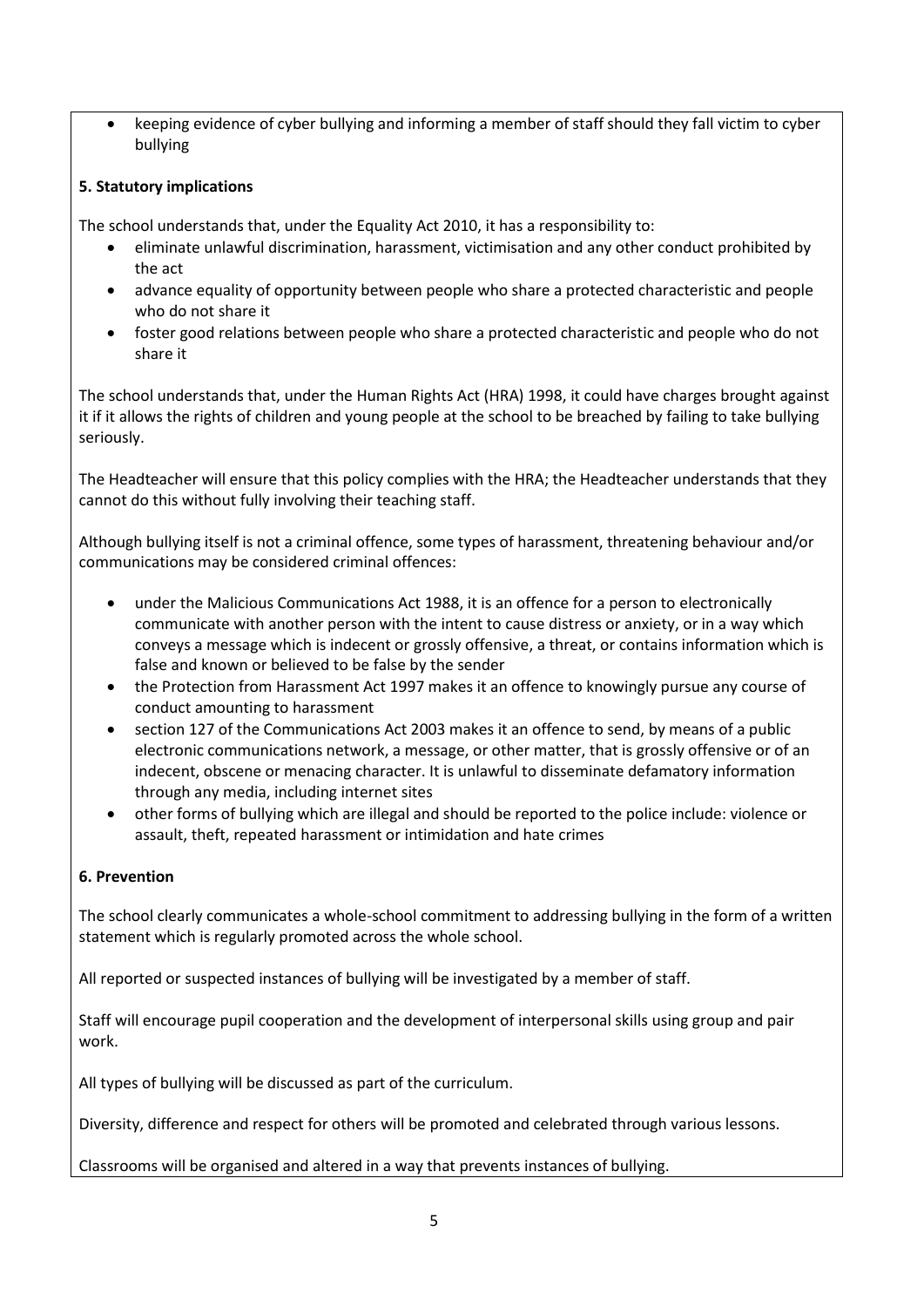Opportunities to extend friendship groups and interactive skills are provided through participation in special events, for example, drama productions, sporting activities and cultural groups.

All members of the school are made aware of this policy and their responsibilities in relation to it.

All staff members receive training on identifying and dealing with the different types of bullying.

Children are reminded regularly that if they feel threatened or alone at playtime, they should seek support from any adult on duty.

Any child who is identified as having friendship issues or suspected bullying concerns will be regularly supported by their class teacher so that concerns can be discussed and handled quickly.

Teachers will also offer an 'open door' policy allowing pupils to discuss any bullying, whether they are victims or have witnessed an incident.

Before a pupil joins the school, the pupil's teacher considers integration strategies – this will include giving the pupil a buddy to help integrate them into the school.

The school will be alert to, and address, any mental health and wellbeing issues amongst pupils, as these can be a cause of bullying behaviour.

The school will ensure potential perpetrators are given support as required, so their educational, emotional and social development isn't negatively influenced by outside factors, e.g. mental health issues.

In addition to the above, the school will ensure that all pupils have respect for, and understanding of, the feelings and needs of other pupils so that incidents of bullying are avoided in the first place by

- having a programme of assemblies based on instilling the Christian Values
- regular class circle times where children can express the feelings in a safe and supportive environment
- following the JIGSAW PSHE Scheme of Work
- actively embracing Anti-Bullying Week each year

This means that pupils will be taught:

- to recognise their worth as individuals, by identifying positive things about themselves and their achievements, seeing their mistakes, making amends and setting personal goals
- to face new challenges positively by collecting information, looking for help, making responsible choices and taking action
- to realise the consequences of anti-social and aggressive behaviours, such as bullying, on individuals and communities
- to reflect on spiritual, moral, and cultural issues, using drama, role play and imagination to understand other people's experiences
- to consider the different ways in which people can have power over others
- to explore why people use bullying behaviour using a range of strategies to support them empathy and responsibility will remain the key themes
- to resolve differences by looking at alternatives, making decisions, and explaining choices
- to recognise different risks in different situations and then deciding how to behave responsibly
- that pressure to behave in an unacceptable or risky way can come from a variety of sources, including people they know
- how to ask for help and use basic techniques for resisting pressure to do wrong
- that their actions affect themselves and others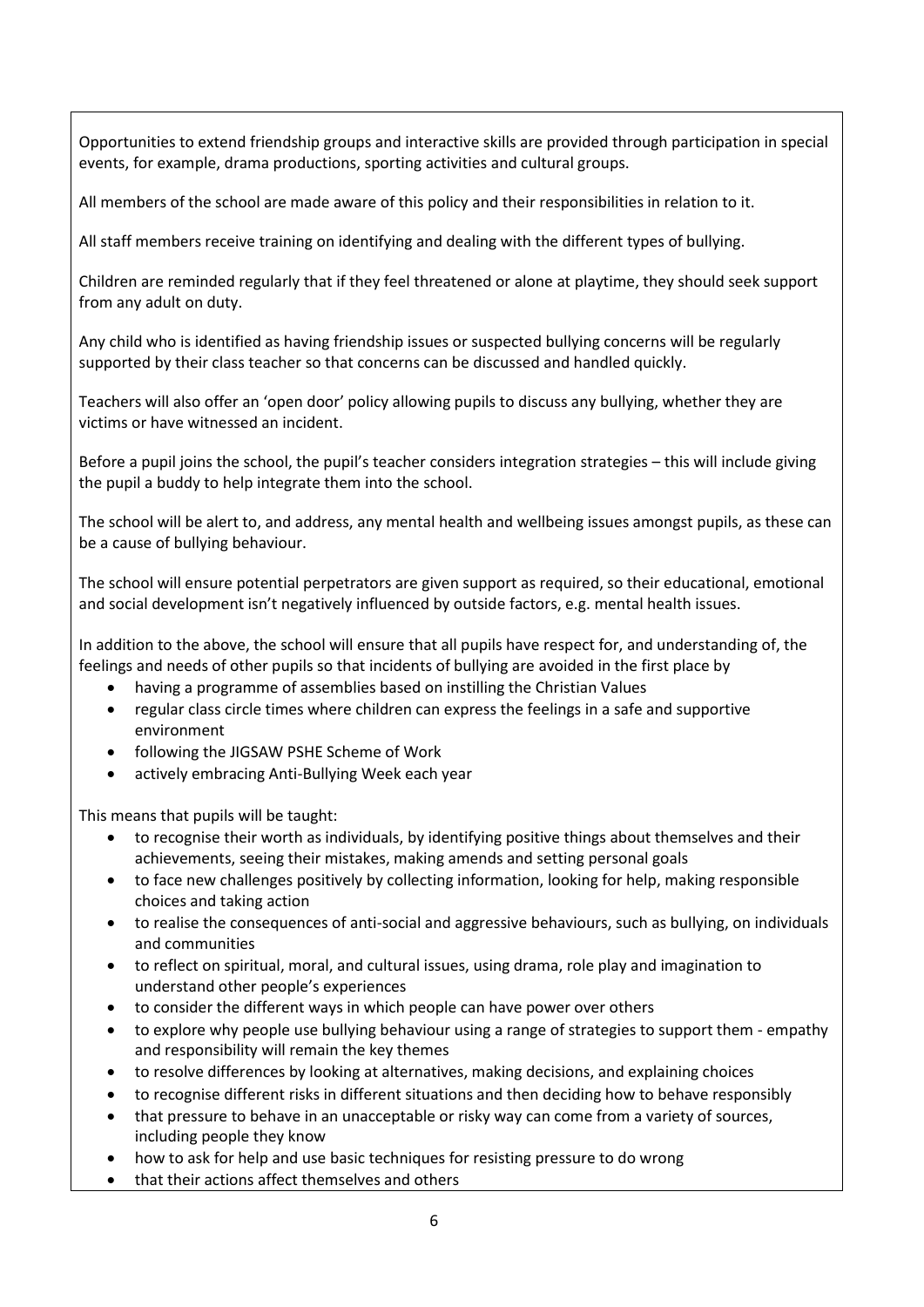- to care about other people's feelings and to try to see things from their points of view
- to realise the nature and consequences of teasing, bullying, and aggressive behaviours and how to respond to them and ask for help
- to recognise and challenge stereotypes

The school will ensure that any incidents of bullying that do occur are identified and reported as soon as possible by:

- teaching pupils what acceptable and unacceptable behaviour is and having charts of these displayed in classes and around the school
- teaching pupils the definition of bullying
- clearly identifying to pupils who they can tell if they are subjected to, have knowledge of, or are witness to any kind of bullying – this is usually their class teacher but can be any adult in school
- encouraging parents to share with the school any worries they have concerning bullying and that they know who to speak to. In the first instance, this is their child's class teacher. The next stage would be the Year Group Coordinator, followed by the Senior Management Team and then the Senior Leadership Team.

#### **7. Signs of bullying**

Staff will be alert to the following signs that may indicate a pupil is a victim of bullying:

- being frightened to travel to or from school
- unwillingness to attend school
- truancy
- becoming anxious or lacking confidence
- saying that they feel ill in the morning
- decreased involvement in school work
- returning home with torn clothes or damaged possessions
- missing possessions
- missing food or snack
- asking for extra money or stealing
- cuts or bruises
- lack of appetite
- unwillingness to use the internet or mobile devices
- becoming agitated when receiving calls or text messages
- lack of eye contact
- becoming short tempered
- change in behaviour and attitude at home

Although the signs outlined above may not be due to bullying, they may be due to deeper social, emotional or mental health issues, so are still worthy of investigation.

Pupils who display a significant number of these signs are approached by a member of staff, to determine the underlying issues, whether they are due to bullying or other issues. An individual Thrive assessment may be carried out.

In addition, staff will be aware of the potential factors that may indicate a person is likely to have bullying behaviours, including, but not limited to, the following:

• they have experienced poor mental health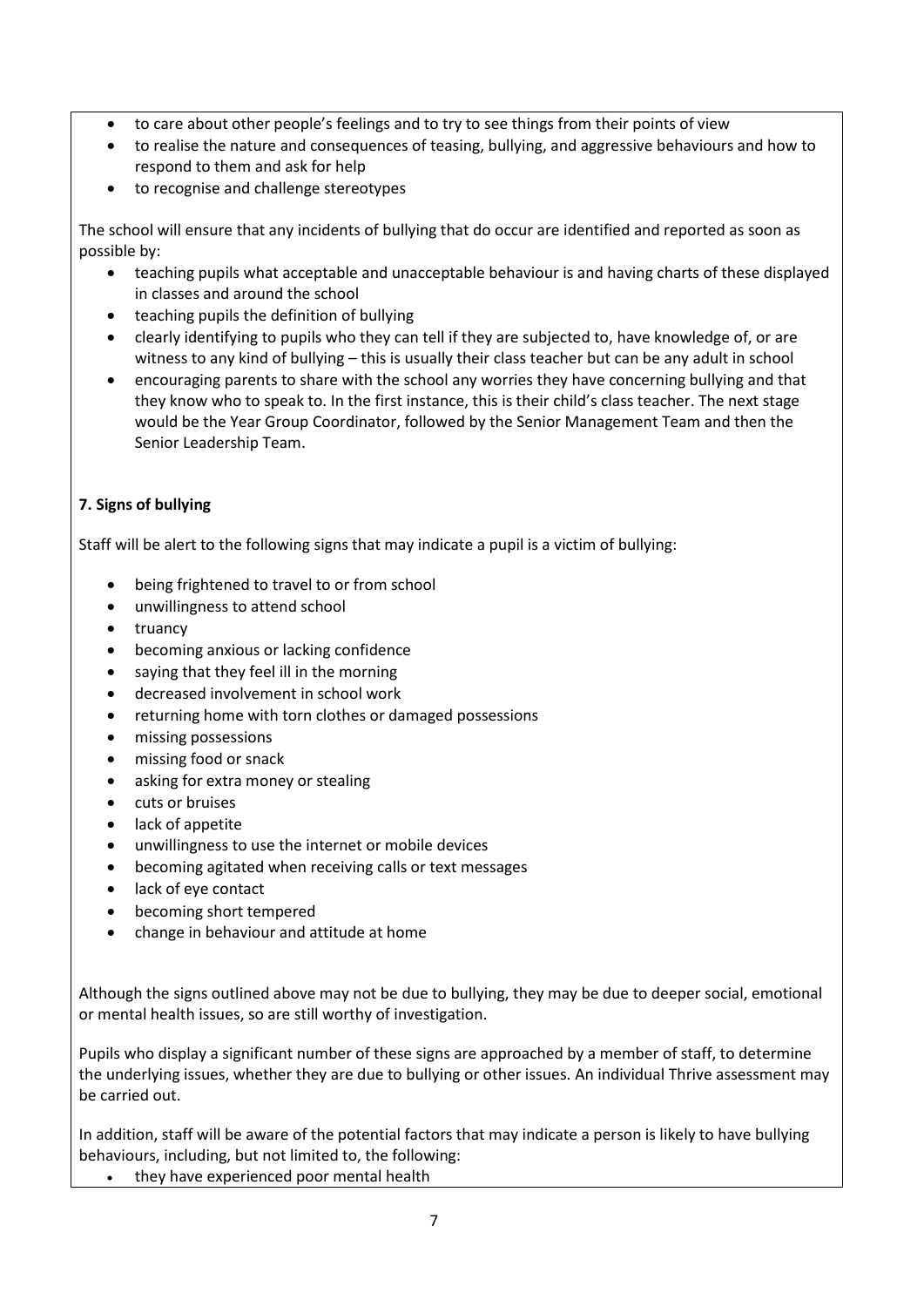- they have been the victim of domestic abuse or have witnessed domestic abuse
- their academic performance has started to fall
- they have experienced other ACEs (Adverse Childhood Experiences)

If staff become aware of any factors that could lead to bullying behaviours, they will notify the pupil's class teacher, who will investigate the matter and monitor the situation.

#### **8. Staff principles**

The school will ensure that prevention is a prominent aspect of its anti-bullying vision.

Staff will treat reports of bullying seriously and they will not ignore signs of suspected bullying.

Unpleasantness from one pupil towards another is always challenged and never ignored.

Staff act immediately when they become aware of a bullying incident; this applies to all staff, not solely teaching staff. Any incidents of bullying will be investigated on the day that they are reported or witnessed or if this is not possible, on the subsequent school day. Staff will be trained on how to record and pass on disclosures of bullying according to the "Procedure for Dealing with Incidents".

Staff always respect pupils' privacy, and information about specific instances of bullying are not discussed with others, unless it is in a setting that the victim has given consent to, or there is a safeguarding concern.

If a member of staff believes a pupil is in danger, e.g. of being hurt, they will inform the DSL immediately.

Follow-up support is given to both the victim and perpetrator in the months following any incidents, to ensure all bullying has stopped.

We respond promptly and appropriately by:

- following the 'Behaviour Policy' and if in the unlikely event of continued bullying, adhering to the 'Staged Discipline Procedure' whilst treating each case individually and without prejudice
- allowing all parties to have their say and by speaking to potential witnesses
- informing parents of the victim and perpetrator on the same day if at all possible, otherwise, the following school day

#### **9. Preventing peer-on-peer sexual abuse**

The school has a zero-tolerance approach to all forms of peer-on-peer sexual abuse, including sexual harassment and sexual violence.

Sexual harassment refers to unwanted conduct of a sexual nature that occurs online or offline.

Sexual harassment violates a child's dignity and makes them feel intimidated, degraded or humiliated, and can create a hostile, sexualised or offensive environment.

If left unchallenged, sexual harassment can create an atmosphere that normalises inappropriate behaviour and may lead to sexual violence. Sexual violence refers to the three following offences:

- Rape: A person (A) commits an offence of rape if he intentionally penetrates the vagina, anus or mouth of another person (B) with his penis, B does not consent to the penetration and A does not reasonably believe that B consents
- Assault by Penetration: A person (A) commits an offence if s/he intentionally penetrates the vagina or anus of another person (B) with a part of her/his body or anything else, the penetration is sexual, B does not consent to the penetration and A does not reasonably believe that B consents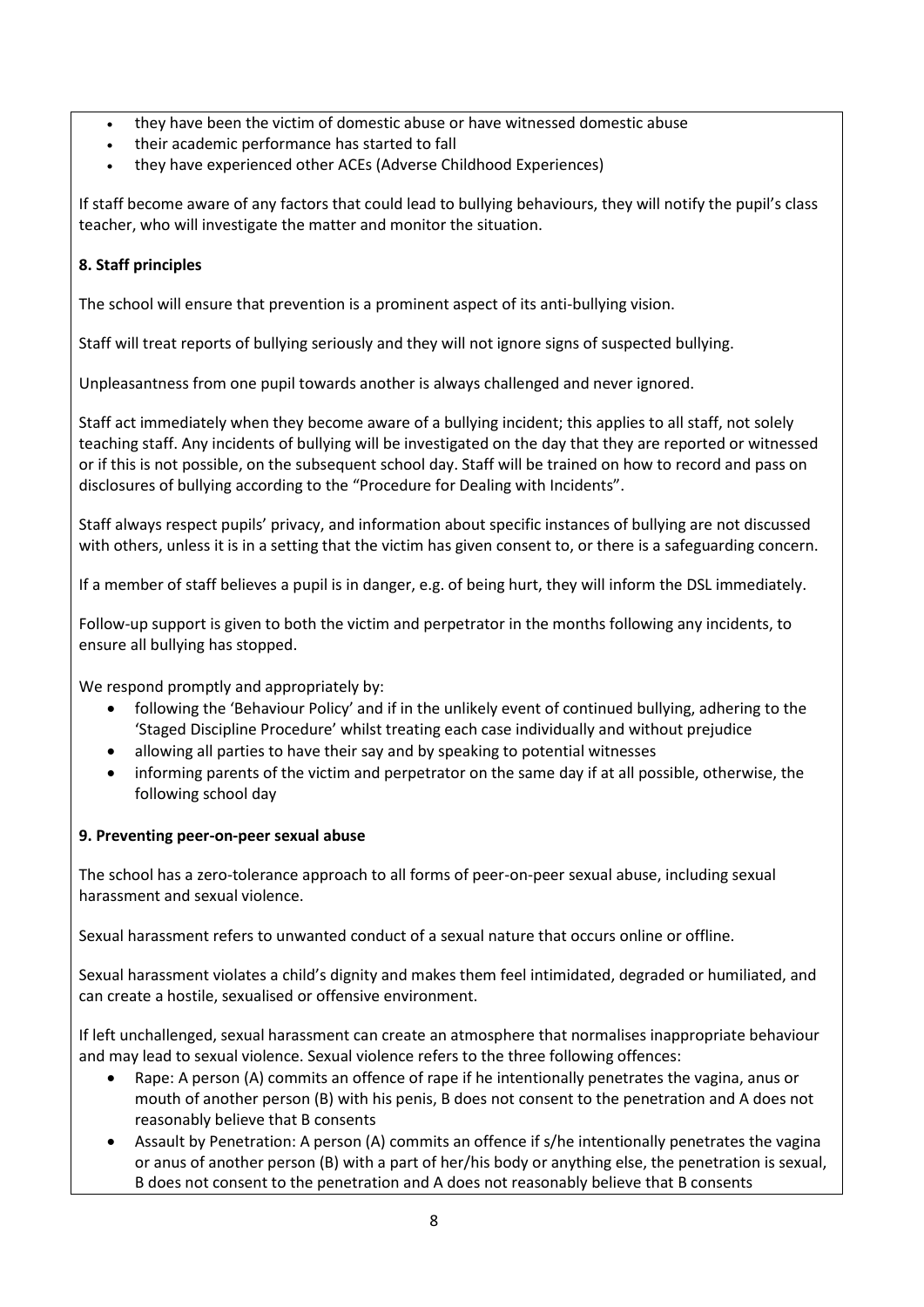• Sexual Assault: A person (A) commits an offence of sexual assault if s/he intentionally touches another person (B), the touching is sexual, B does not consent to the touching and A does not reasonably believe that B consents.

The school's Child Protection and Safeguarding Policy outlines our stance on addressing peer-on-peer sexual abuse, and the procedures in place will be adhered to if any instances of sexual harassment or sexual violence be uncovered.

To prevent peer-on-peer abuse and address the wider societal factors that can influence behaviour, the school will educate pupils about abuse, its forms and the importance of discussing any concerns and respecting others through the curriculum, assemblies and JIGSAW PSHE lessons.

The school will also ensure that pupils are taught about safeguarding, including online safety, as part of a broad and balanced curriculum.

Such content will be age and stage of development specific, and tackle issues such as the following:

- healthy relationships
- respectful behaviour
- gender roles, stereotyping and equality
- body confidence and self-esteem
- prejudiced behaviour
- that sexual violence and sexual harassment is always wrong
- addressing cultures of sexual harassment

All staff will be aware that pupils of any age and sex are capable of abusing their peers and will never tolerate abuse as "banter" or "part of growing up".

All staff will be aware that peer-on-peer abuse can be manifested in many ways, including sexting and gender issues, such as girls being sexually touched or assaulted, and boys being subjected to hazing/initiation type of violence which aims to cause physical, emotional or psychological harm.

All staff will be made aware of the heightened vulnerability of pupils with SEND, who are three times more likely to be abused than their peers. Staff will not assume that possible indicators of abuse relate to the pupil's SEND and will always explore indicators further.

LGBT children can be targeted by their peers. In some cases, children who are perceived to be LGBT, whether they are or not, can be just as vulnerable to abuse as LGBT children.

The school's response to boy-on-boy and girl-on-girl sexual violence and sexual harassment will be equally as robust as it is for incidents between children of the opposite sex.

Pupils will be made aware of how to raise concerns or make a report and how any reports will be handled – this includes the process for reporting concerns about friends or peers.

If a child has been harmed, is in immediate danger or is at risk of harm, a referral will be made to Children's Social Care Services (CSCS).

#### **Managing disclosures**

Victims will always be taken seriously, reassured, supported and kept safe.

Victims will never be made to feel like they are causing a problem or made to feel ashamed.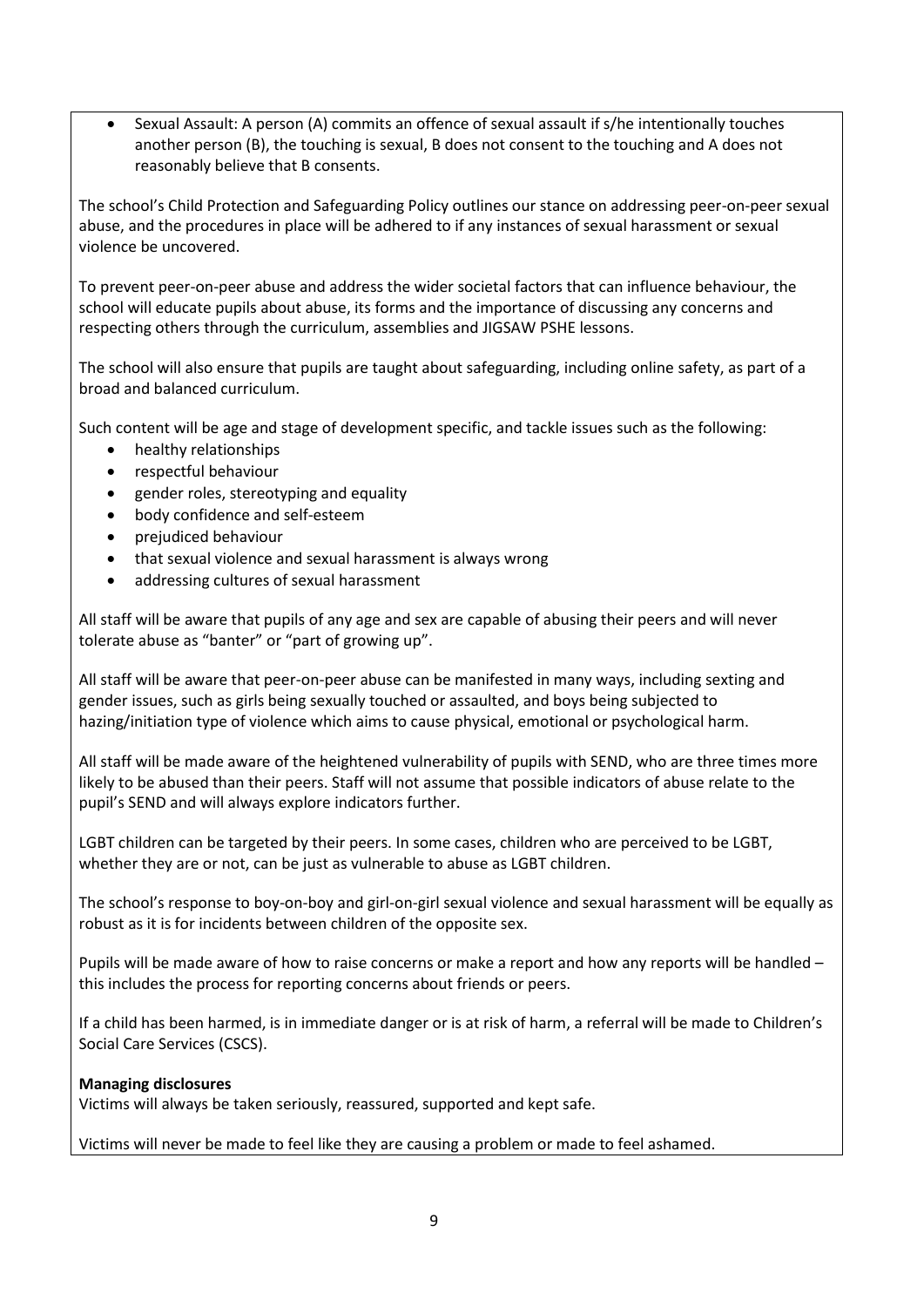If a friend of a victim makes a report or a member of staff overhears a conversation, staff will act – they will never assume that someone else will deal with it.

The basic principles remain the same as when a victim reports an incident; however, staff will consider why the victim has not chosen to make a report themselves and the discussion will be handled sensitively and with the help of CSCS where necessary.

If staff are in any doubt, they will speak to the DSL.

The DSL will be informed of any allegations of abuse against pupils with SEND. They will record the incident in writing and, working with the SENCO or Inclusion Lead, decide what course of action is necessary, with the best interests of the pupil in mind at all times.

#### **Confidentiality**

The school will only engage with staff and agencies required to support the victim and/or be involved in any investigation.

If a victim asks the school not to tell anyone about the disclosure, the school will not make this promise.

Even without the victim's consent, the information may still be lawfully shared if it is in the public interest and protects children from harm.

The Designated Safeguarding Lead will consider the following when making confidentiality decisions:

- parents will be informed unless it will place the victim at greater risk
- if a child is at risk of harm, is in immediate danger or has been harmed, a referral will be made to **CSCS**
- rape, assault by penetration and sexual assaults are crimes reports containing any such crimes will be passed to the police

More information regarding the school's stance on preventing peer-on-peer sexual abuse is available in our Child Protection and Safeguarding Policy.

### **10. Online Safety**

The school has an Online Safety Policy in place, which outlines the school's zero tolerance approach to cyber bullying.

The school views cyber bullying in the same light as any other form of bullying and will follow the sanctions set out in this policy if they become aware of any incidents.

The school will support pupils who have been victims of cyber bullying by holding formal and informal discussions with the pupil about their feelings and whether the bullying has stopped, in accordance with of this policy.

In accordance with the Education Act 2011, the school has the right to examine and delete files from pupils' personal devices, e.g. mobiles phones, where there is good reason to do so. This power applies to all schools and there is no need to have parental consent to search through a young person's mobile phone.

If an electronic device is seized by a member of staff, and there is reasonable ground to suspect that it contains evidence in relation to an offence, the device must be given to the police as soon as it is reasonably practicable.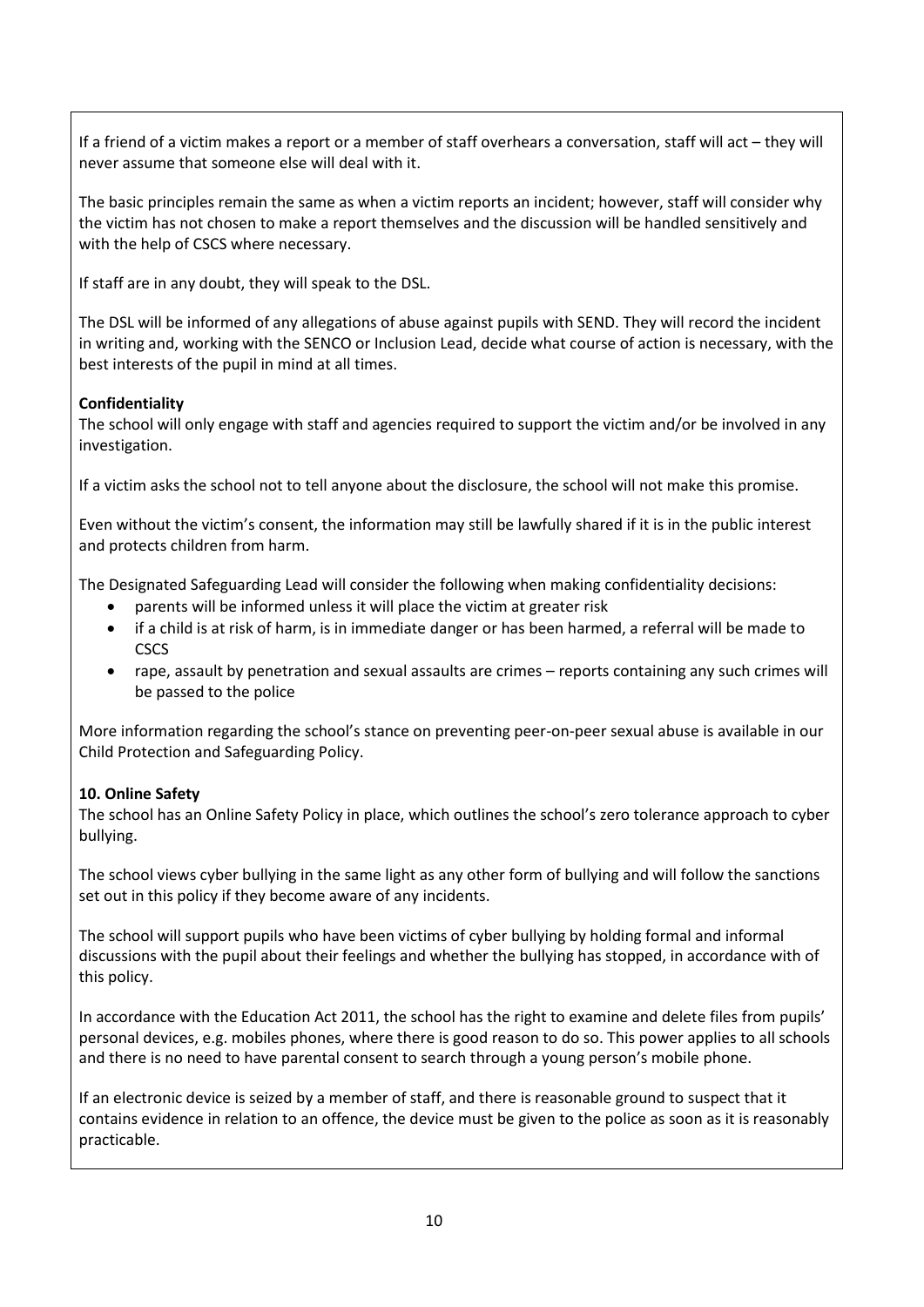If a staff member finds material that they do not suspect contains evidence in relation to an offence, the Headteacher will decide whether it is appropriate to delete or retain the material as evidence of a breach of the relevant policies.

#### **11. Procedures**

Minor incidents are reported to the victim's class teacher, who investigates the incident, reports it to a member of SLT who sets appropriate sanctions for the perpetrator and informs the Headteacher in writing of the incident and outcome.

When investigating a bullying incident, the following procedures are adopted:

- the victim, alleged bully and witnesses are all interviewed separately
- members of staff ensure that there is no possibility of contact between the pupils being interviewed, including electronic communication
- if a pupil is injured, members of staff take the pupil immediately to a first aider for a medical opinion on the extent of their injuries
- a room is used that allows for privacy during interviews
- a witness is used for serious incidents
- if appropriate, the alleged bully, the victim and witnesses, are asked to write down details of the incident: this may need prompting with questions from the member of staff to obtain the full picture
- premature assumptions are not made, as it is important not to be judgemental at this stage
- members of staff listen carefully to all accounts, being non-confrontational and not attaching blame until the investigation is complete
- all concerned pupils are informed that they must not discuss the interview with other pupils

Due to the potential for sexist, transphobic, sexual, etc. bullying to be characterised by inappropriate sexual behaviour, staff members involved in dealing with the incident are required to consider whether there is a need for safeguarding processes to be implemented.

#### **12. Sanctions**

If the Headteacher is satisfied that bullying has taken place, the pupil will be helped to understand the consequences of their actions and warned that there must be no further occurrences.

The Headteacher or a member of the Senior Leadership Team informs the pupil of the type of sanction to be used in this instance (lost free time, service-based activities, restorative actions etc.) and future sanctions if the bullying continues.

If possible, the Headteacher or a member of the Senior Leadership Team will attempt reconciliation and will obtain a genuine apology from the perpetrator. This will either be in writing to the victim (and/or witnesses if appropriate), or face-to-face, but only with the victim's full consent.

Discretion is used here: victims will never be pressured into a face-to-face meeting with the perpetrator.

The perpetrator is supported to realise, by speaking with their class teacher on a regular basis, that some pupils do not understand the distress they are causing, and that they should change their behaviour.

The class teacher informally monitors the pupils involved over the next half-term.

We ensure the perpetrator understands the impact of their actions and addresses their behaviour and its causes by:

• reminding them of the teaching in this area, outlined in point 1.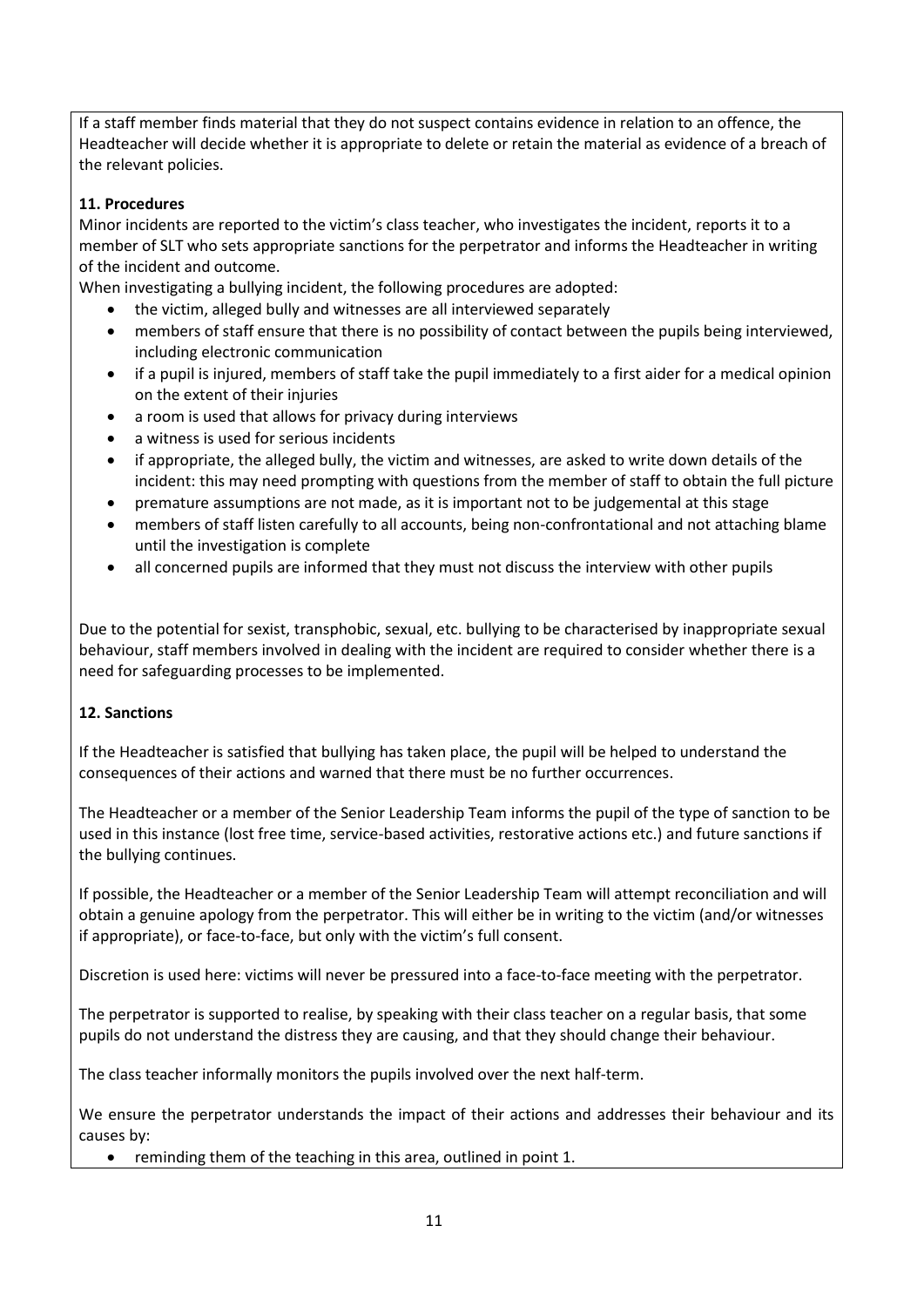- communicating with their parents so that all parties are addressing the causes of the behaviour together
- applying discipline according to the 'Staged Discipline Procedure'
- insisting that apologies are made
- providing emotional support as necessary

#### **13. Support**

Pupils who have been bullied are supported in the following ways:

- being listened to
- having an immediate opportunity to meet with their class teacher or a member of staff of their choice
- being reassured
- being offered continued support

If the pupil visits the SENCO or Inclusion Lead they informally check whether the bullying has stopped.

For an appropriate period of time after the initial complaint of bullying, the class teacher holds an informal discussion, on a regular basis, to check whether the bullying has stopped.

The Headteacher or a member of the Senior Leadership Team holds a formal meeting, on a monthly basis, to check whether the bullying has stopped – these formal meetings will continue to take place once a month until the Headteacher and victim are confident the bullying has stopped.

If necessary, group dynamics are broken up by members of staff by assigning places in classes.

The victim is encouraged to tell a trusted adult in school if bullying is repeated.

The victim is encouraged to broaden their friendship groups by joining lunchtime or after-school club or activity.

We ensure the victim feels a sense of resolution and closure by:

- insisting that a written or verbal apology is made
- investigating matters fully (usually by a member of the SMT) on the same day that they are reported
- making 'follow up' contact around a week later (as per the 'Procedure for Dealing with Incidents') performed by the staff member who investigated the incident
- providing emotional support as necessary

The school, particularly the Designated Safeguarding Lead and Inclusion Lead, will work with the victim to build resilience, e.g. by offering emotional therapy.

The school realises that bullying may be an indication of underlying mental health issues.

Perpetrators will be required to attend a mandatory session with the SENCO, Inclusion Lead and/or a Thrive Practitioner, to assist with any underlying mental health or emotional well-being difficulties.

The school will work with the perpetrator regarding any underlying mental health or emotional well-being problems.

#### **14. Follow-up support**

The progress of both the bully and the victim are monitored by their class teachers.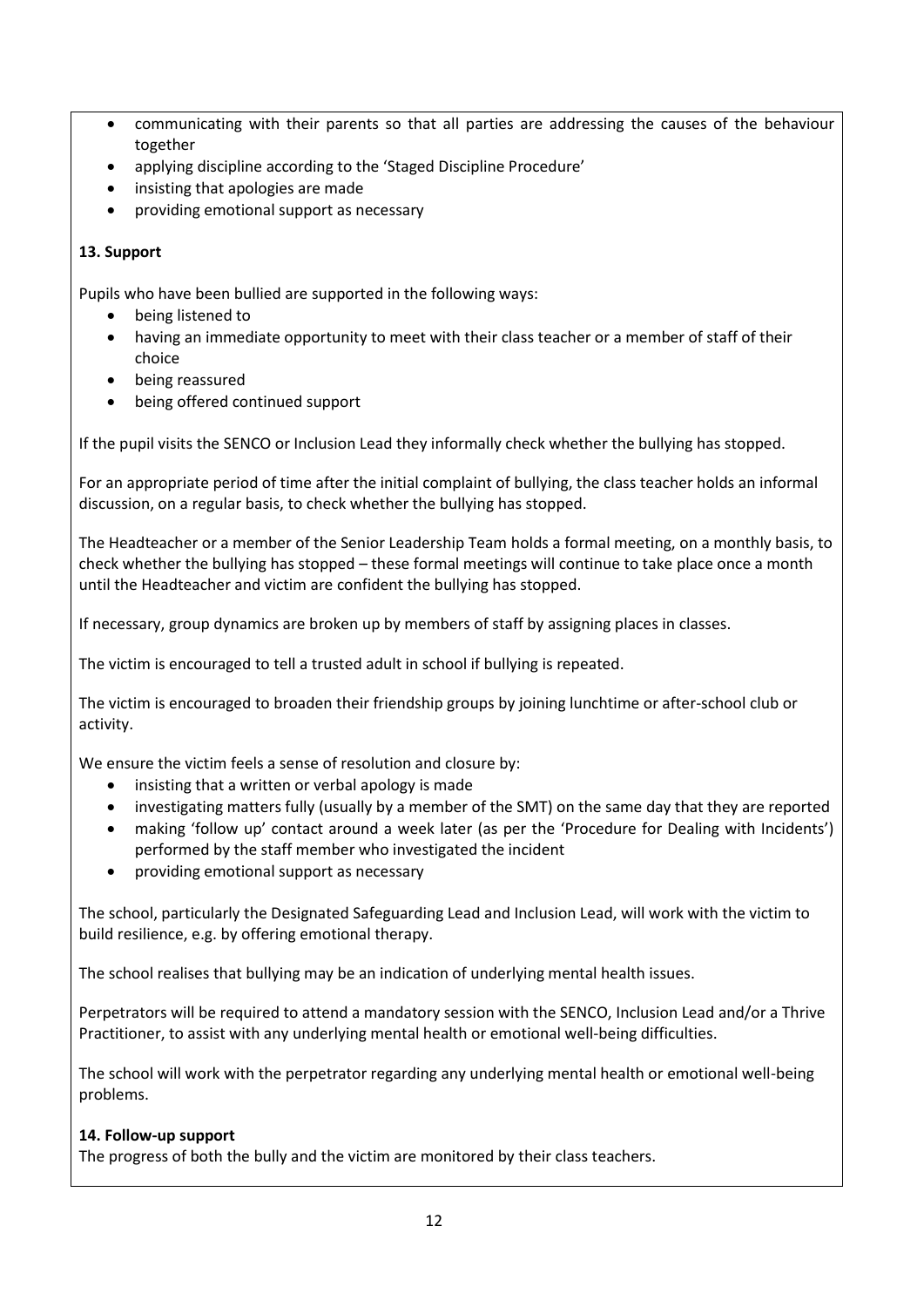One-on-one sessions to discuss how the victim and bully are progressing may be appropriate.

If appropriate, follow-up correspondence is arranged with parents one month after the incident.

Pupils who have bullied others are supported in the following ways:

- receiving a consequence for their actions in line with our Behaviour Policy
- being able to discuss what happened
- being helped to reflect on why they became involved
- being helped to understand what they did wrong and why they need to change their behaviour
- appropriate assistance from parents

Such behaviour is avoided in the future by:

- maintaining communication channels with parents so that there is synergy between all parties
- informing all staff including SMSAs to be particularly vigilant of both parties at playtimes
- logging the incidents in the back of class planners so that patterns of behaviour can be easily observed
- making 'follow up' contact with all parties at relevant intervals on a weekly then monthly basis

In cases where the effects of bullying are so severe that the pupil cannot successfully reintegrate back into the school, the Headteacher and DSL will look to transfer the pupil to another mainstream school. Support from outside agencies will be sought.

#### **15. Bullying outside of school**

The Headteacher has a specific statutory power to discipline pupils for poor behaviour outside of the school premises.

Section 89(5) of the Education and Inspections Act 2006 gives the Headteacher the power to regulate pupils' conduct when they are not on school premises, and therefore, not under the lawful charge of a school staff member.

Teachers have the power to discipline pupils for misbehaving outside of the school premises. This can relate to any bullying incidents occurring anywhere off the school premises, such as on school or public transport, outside the local shops, or in a town or village centre.

Where bullying outside school is reported to school staff, it is investigated and acted on.

In all cases of misbehaviour or bullying, members of staff can only discipline the pupil on school premises, or elsewhere when the pupil is under the lawful control of the member of staff, e.g. on a school trip

The Headteacher is responsible for determining whether it is appropriate to notify the police of the action taken against a pupil.

If the misbehaviour could be of a criminal nature or poses a serious threat to a member of the public, the police are always informed.

**16. Publication of Information**

This is not a confidential document and may be viewed on the school's website.

**17. Monitoring and review**

This policy is reviewed every two years by the Headteacher and the DSL.